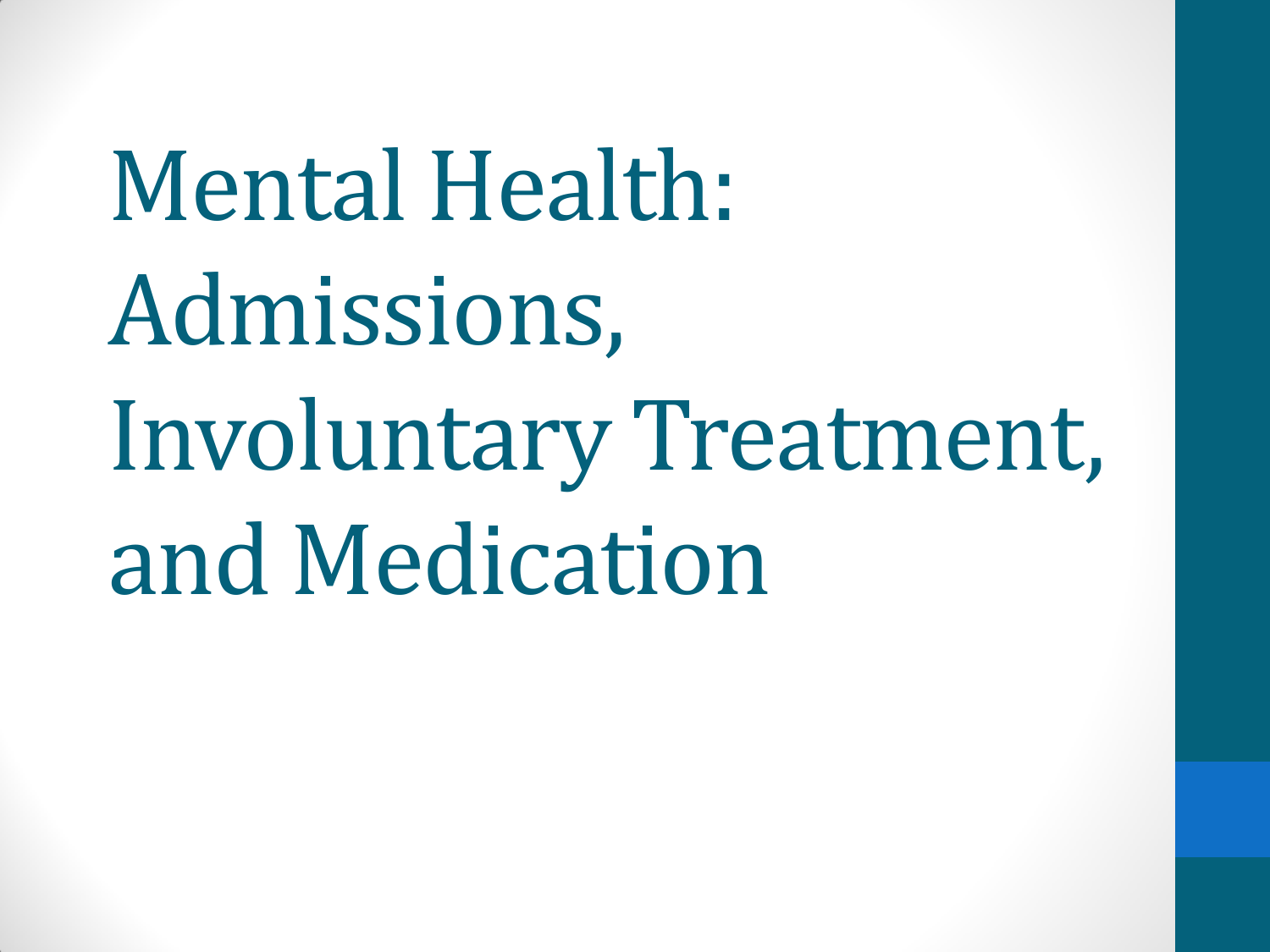## Hospital Admissions

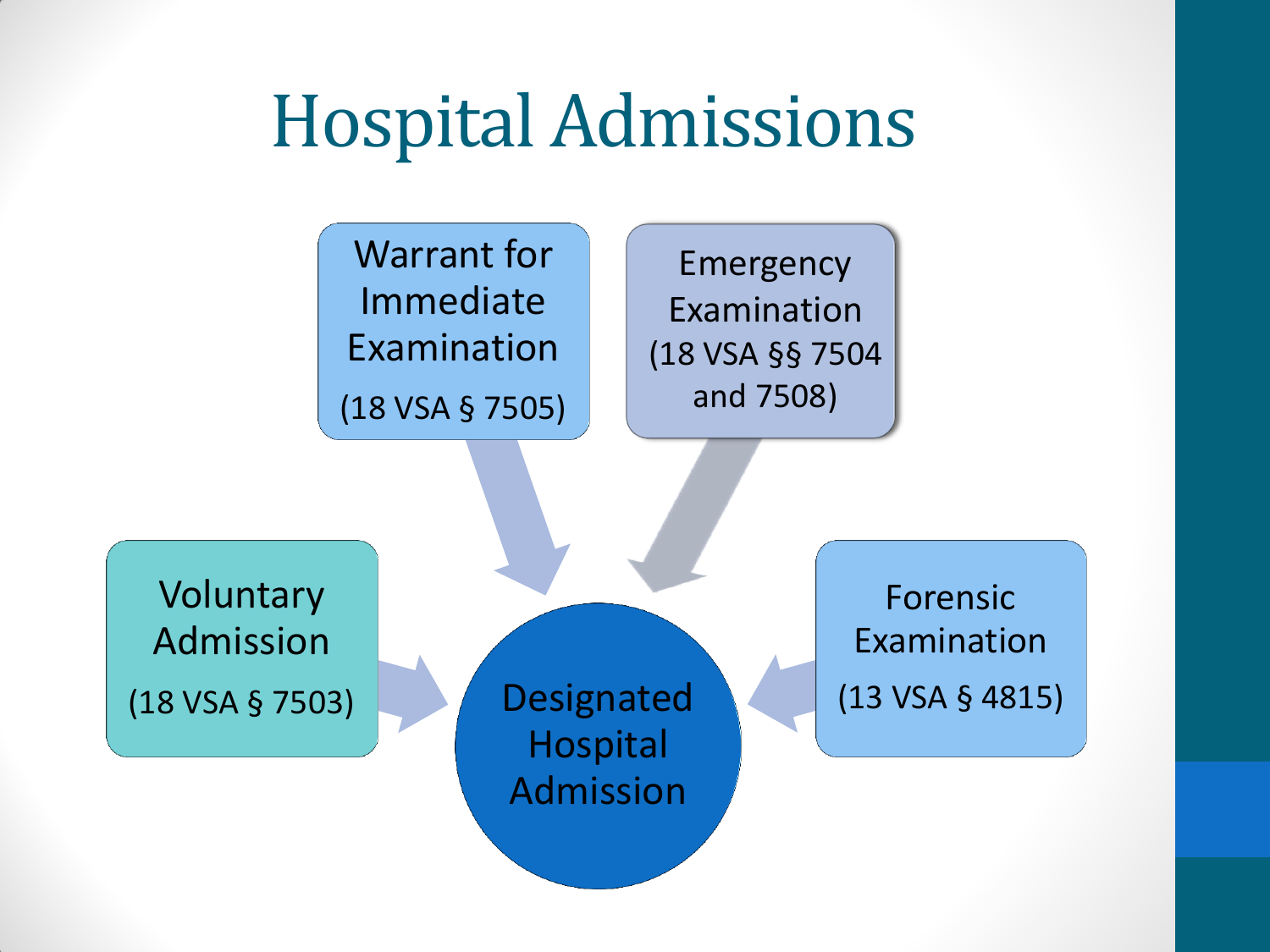### Warrant for Immediate Examination

- Application for a warrant requires:
	- Emergency circumstances;
	- Physician's certificate unavailable without serious and unreasonable delay;
	- Personal observation that person's conduct constitutes reasonable grounds to believe that person is in need of treatment; AND
	- Person presents immediate risk of serious injury to self or others if not restrained.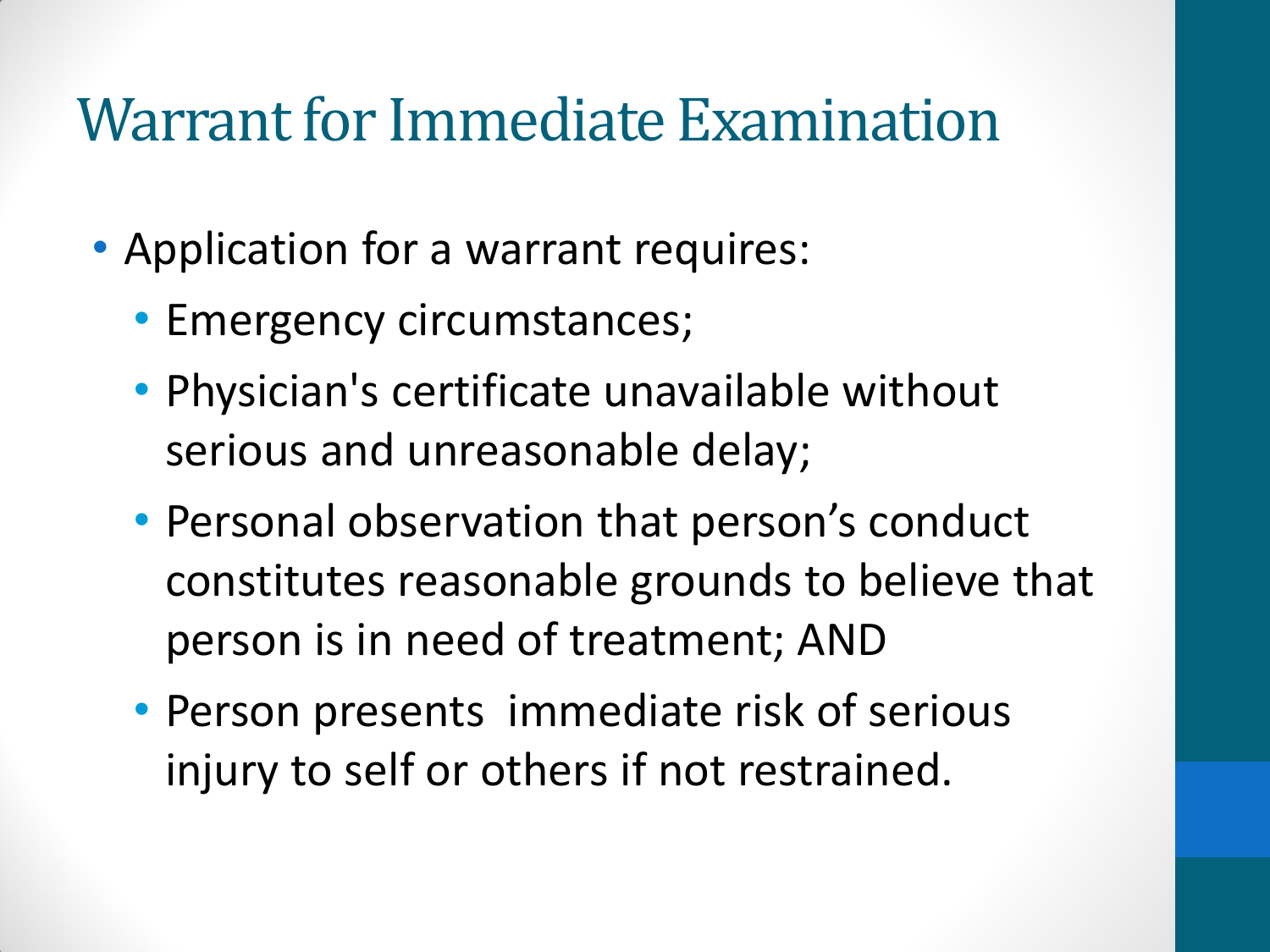## Immediate Examination Continued

- Judge may order person to submit to immediate examination at a DH if s/he is satisfied:
	- Physician's certificate is not available without serious and unreasonable delay; AND
	- Probable cause exists to believe person is in need of immediate examination.
- Upon admission to DH, exam is immediately conducted by a physician. There are 2 possible outcomes of exam:

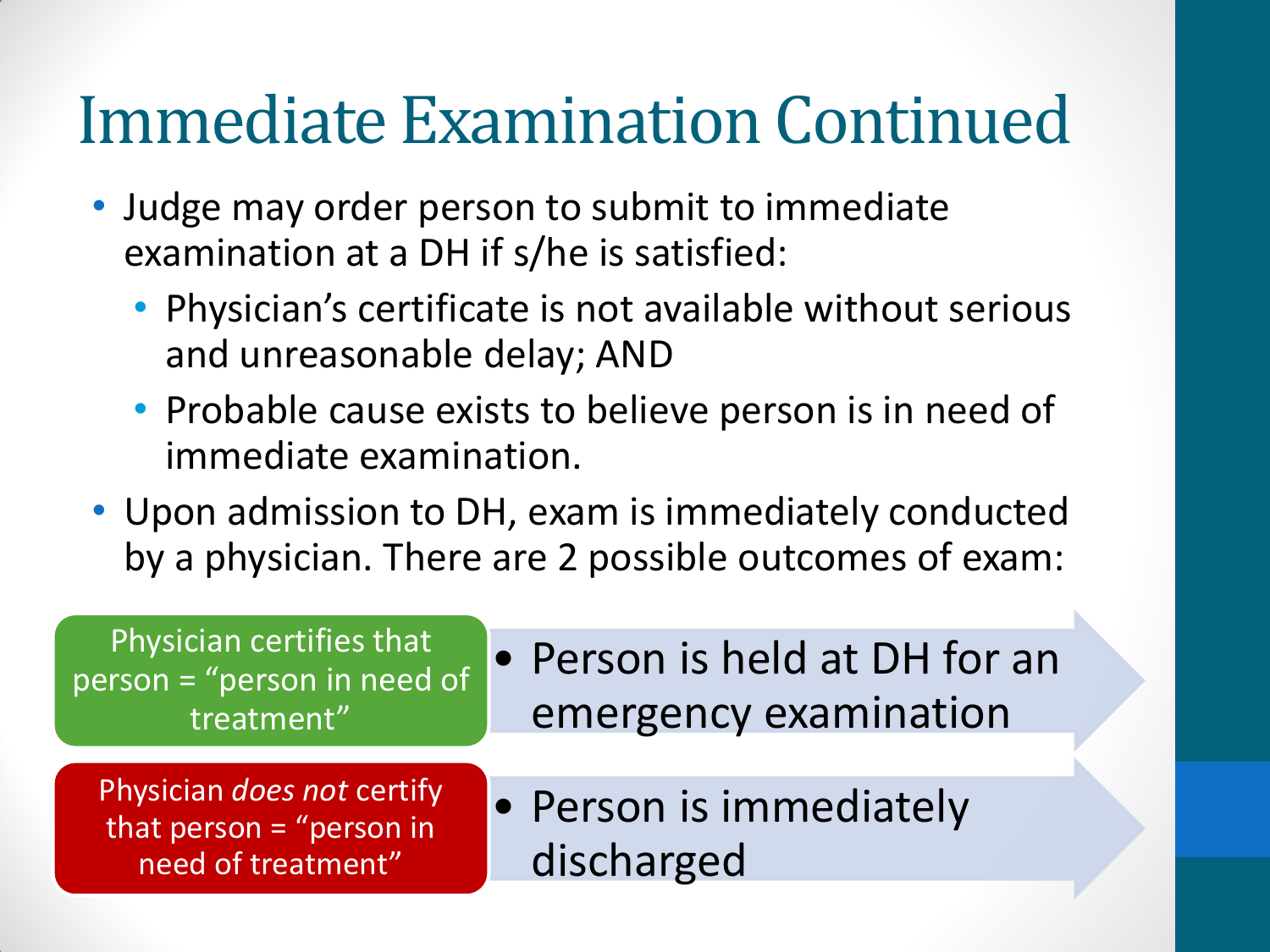# Application for Emergency Exam

- Person is admitted to DH for emergency exam to determine if s/he is "person in need of treatment"
- Authority to transport & admit person to DH for an emergency exam:
	- 1) Application by interested party; AND
	- 2) Certificate by a physician who ≠ applicant
- Application and certificate must state the facts and circumstances constituting need for emergency exam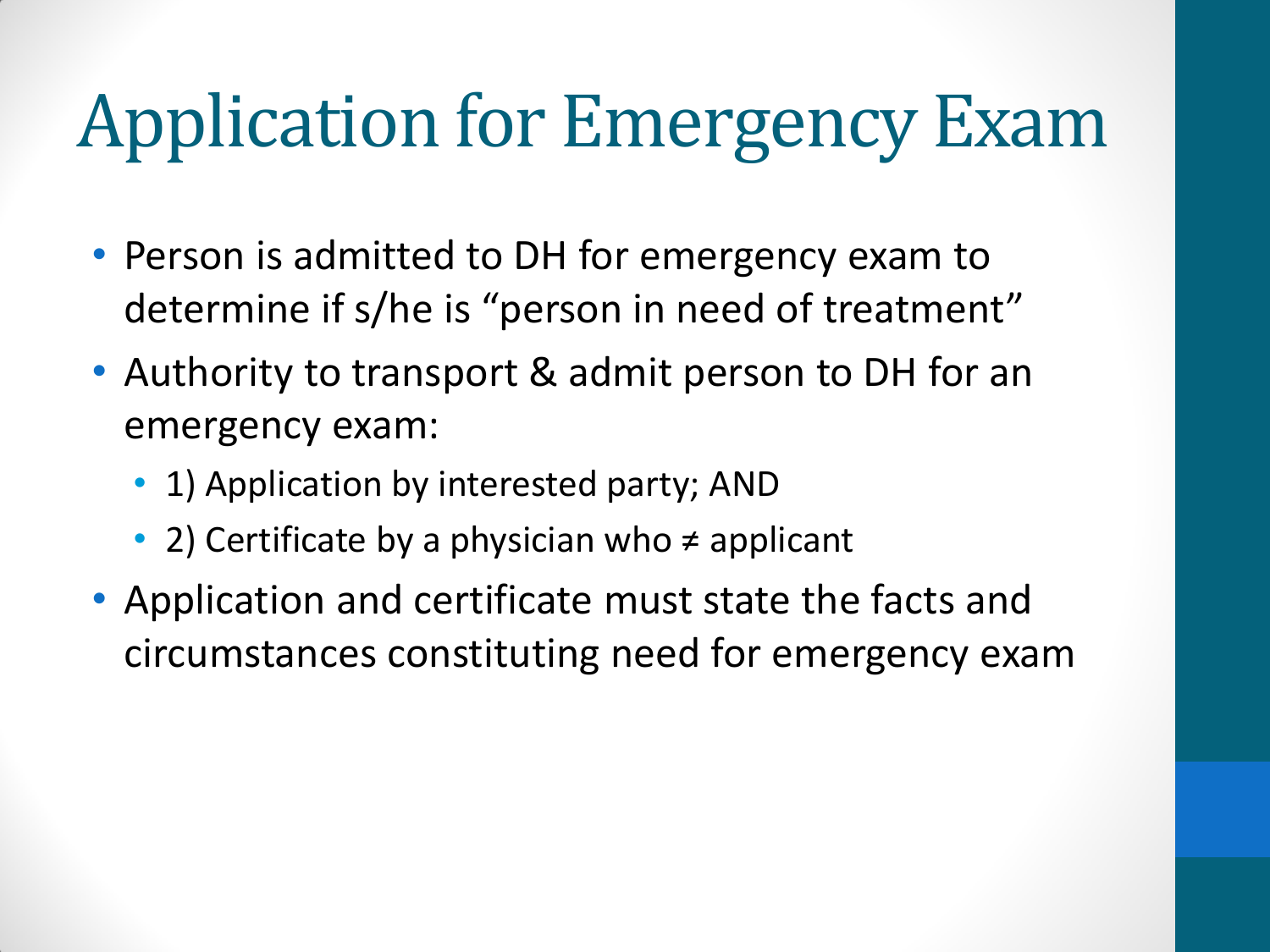# Emergency Examination

Authority to transport & admit person to DH for an emergency exam:

1) Application by interested party; AND

2) Certificate by a physician who ≠ interested party





1) Person is accepted for voluntary admission; OR

2) Application for involuntary treatment is filed (person remains hospitalized pending Court's decision)

Emergency exam conducted by a psychiatrist as soon as practicable, but no later than 1 working day after admission



Psychiatrist *does not*  certify that person is need of treatment= person is discharged

Psychiatrist does certify that person is in need of treatment= hospitalization continues for 72 hours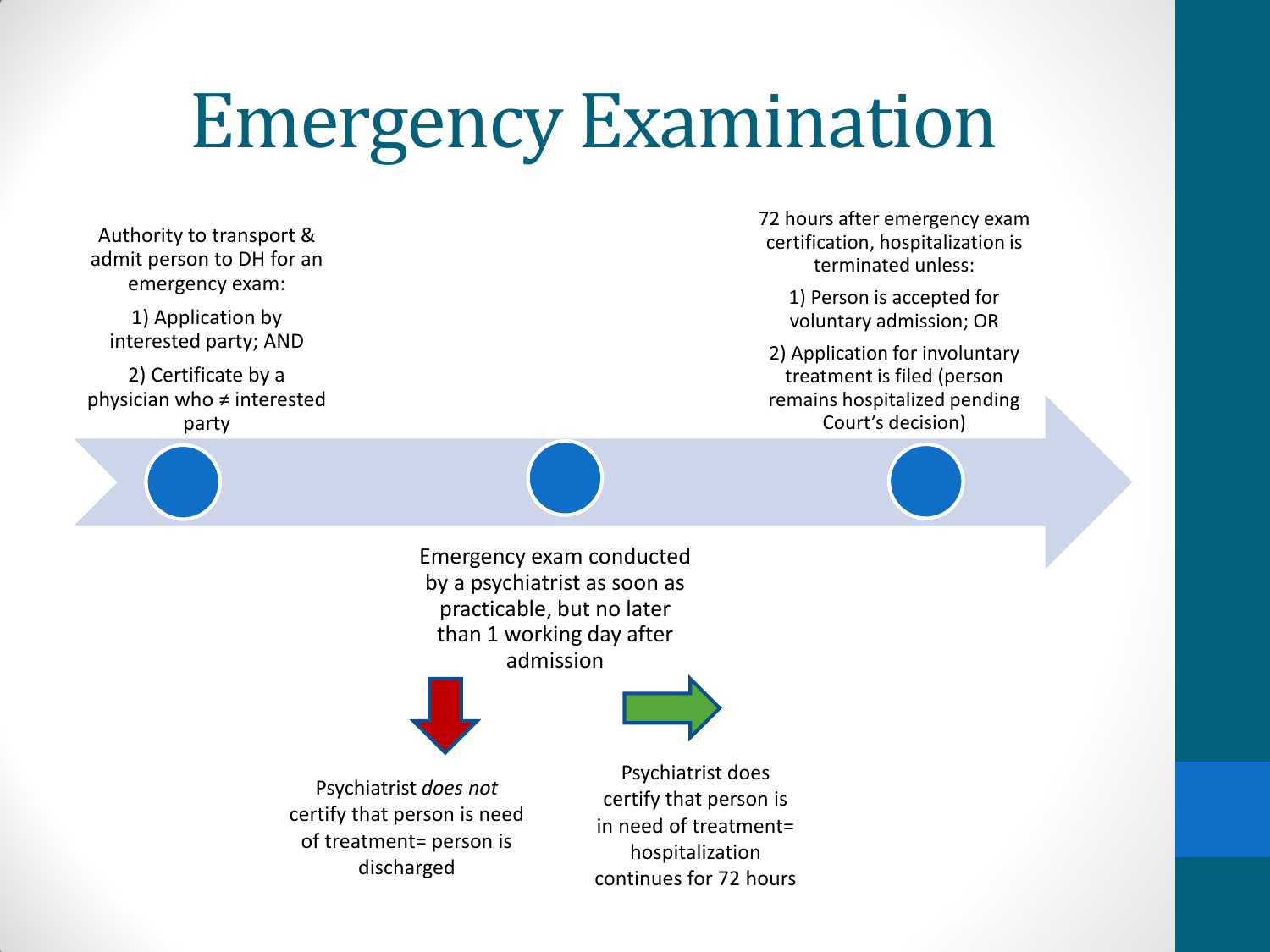# Preliminary Hearing

- Within 5 days after admission for an emergency exam, a patient MAY request a preliminary hearing
- Hearing must be held within 3 working days of request
- Hearing determines if there is probable cause to believe the patient was a person in need of treatment at the time of his or her admission

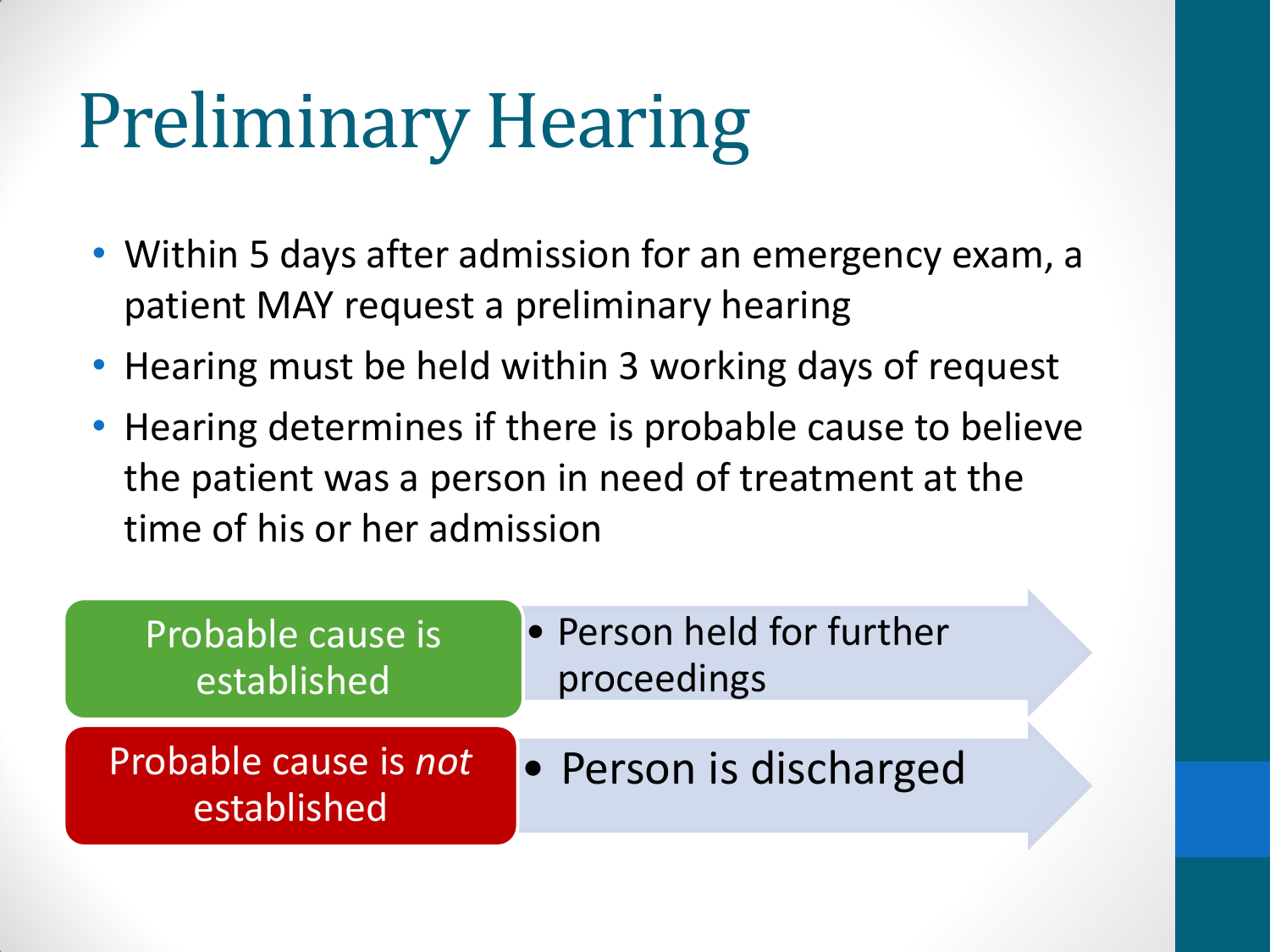## Application for Involuntary Treatment

• Application must contain:

- Written application filed by interested party; AND
- One of the following:
- Application

Counsel; Notice;

Exam

Hearing Date

- Physician's certification that s/he examined person within 5 days of date AIT is filed and believes person is in need of treatment; OR
- Applicant's written statement that person refused physician's exam
- Once AIT is filed, the Court is responsible for:
	- Appointing counsel to the person;
	- Transmitting copies of the application, physician's certification (if any), and notice of hearing to the person, counsel, guardian, State's attorney, etc.
- As soon as practicable after notice, Court may authorize exam of patient by a psychiatrist other than certifying physician (§7614)

• Hearing must be held:

- 10 days from date of AIT's receipt by Court; OR
- 20 days from date of AIT's receipt by Court if psychiatric exam is ordered under §7614
- Court can grant either party a 7 day extension for good cause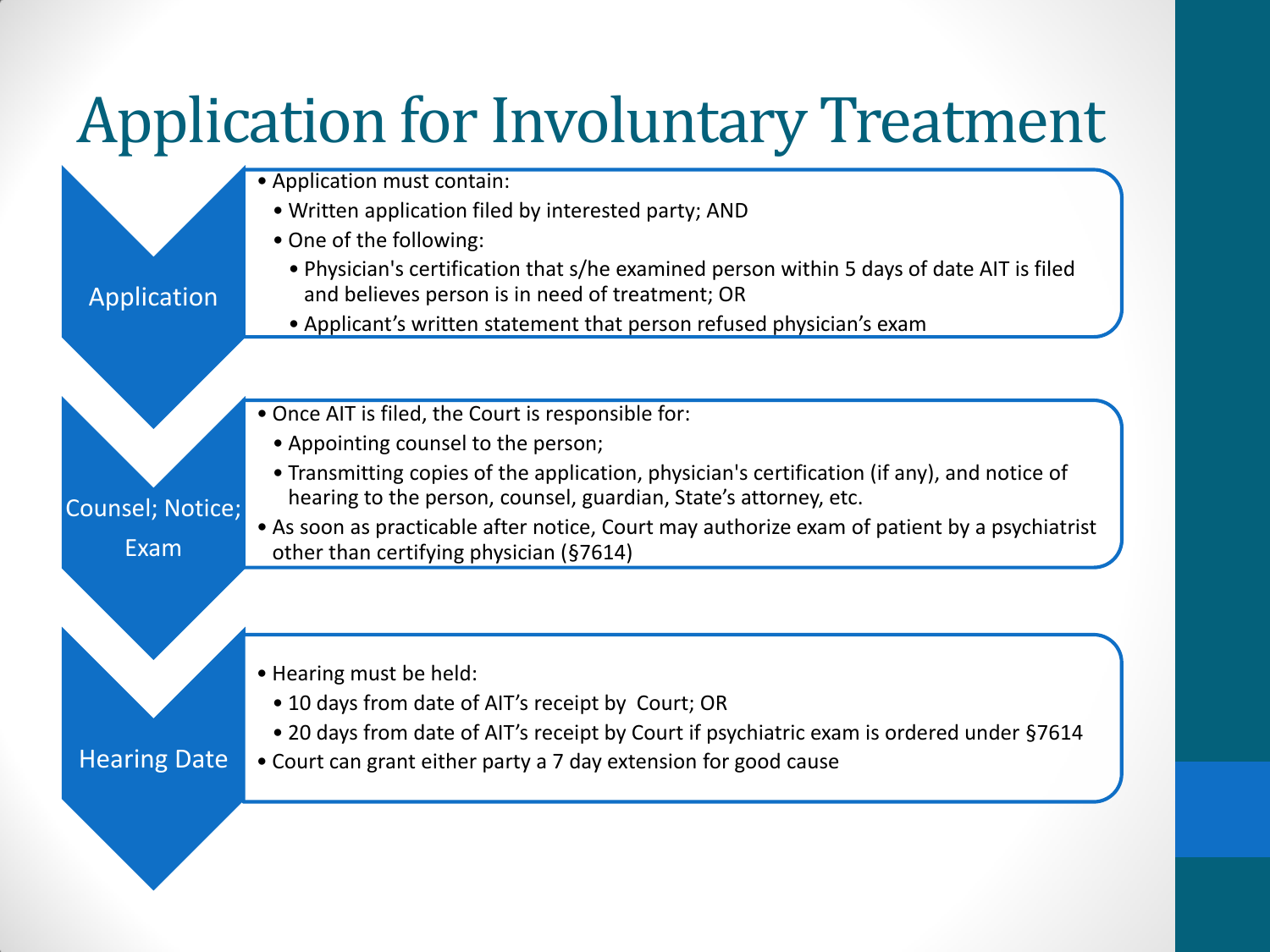# AIT Hearing & Outcomes

- At AIT hearing, the State has the burden of proving case by clear & convincing evidence
- Initial court orders of hospitalization & nonhospitalization last 90 days

Court finds person = person in need of treatment at time of admission or application

AND

Court finds person = patient in need of further treatment at time of hearing

• Court may order:

- •Hospitalization at a DH;
- •Hospitalization at any other public or private hospital if the person and hospital agree; OR
- Program of treatment other than hospitalization (i.e. ONH).

Court finds the person ≠ person in need of  $\bullet$  AIT is dismissed treatment at time of admission and application

OR

Court finds person  $\neq$  patient in need of further treatment at time of hearing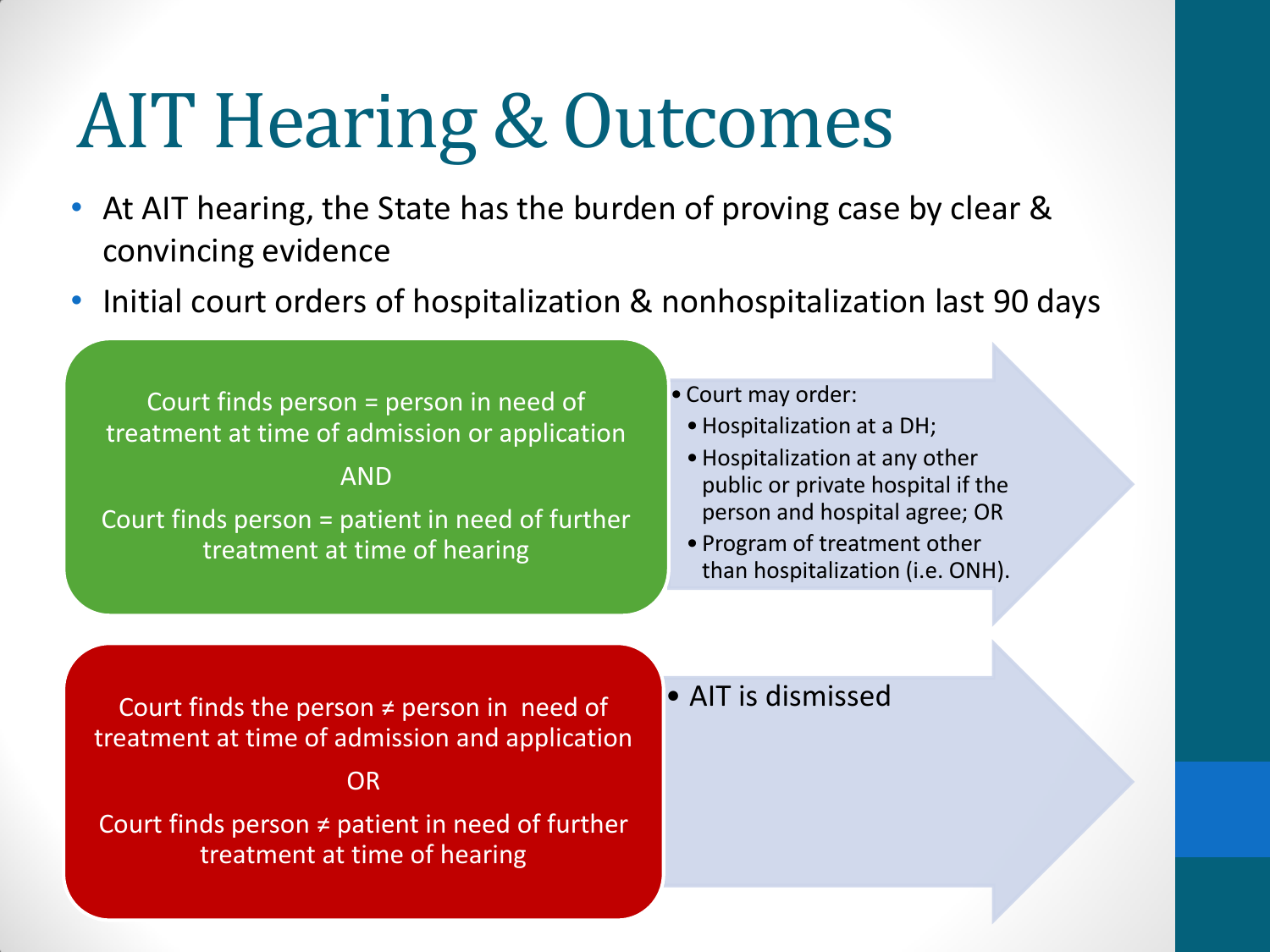## Application for Continued Treatment

- If prior to expiration of initial OH or ONH, the Commissioner of Mental Health (CMH) believes the person requires continued treatment, CMH applies to Court for determination that person is need of further treatment and for order of continued treatment.
- Application for continued treatment must contain:
	- Reasons for CMH's belief;
	- Statement describing person's current treatment program; AND
	- Results of current course of treatment.
- If CMH seeks to have person receive continued treatment in a secure residential recovery facility, application must expressly state this placement is being sought.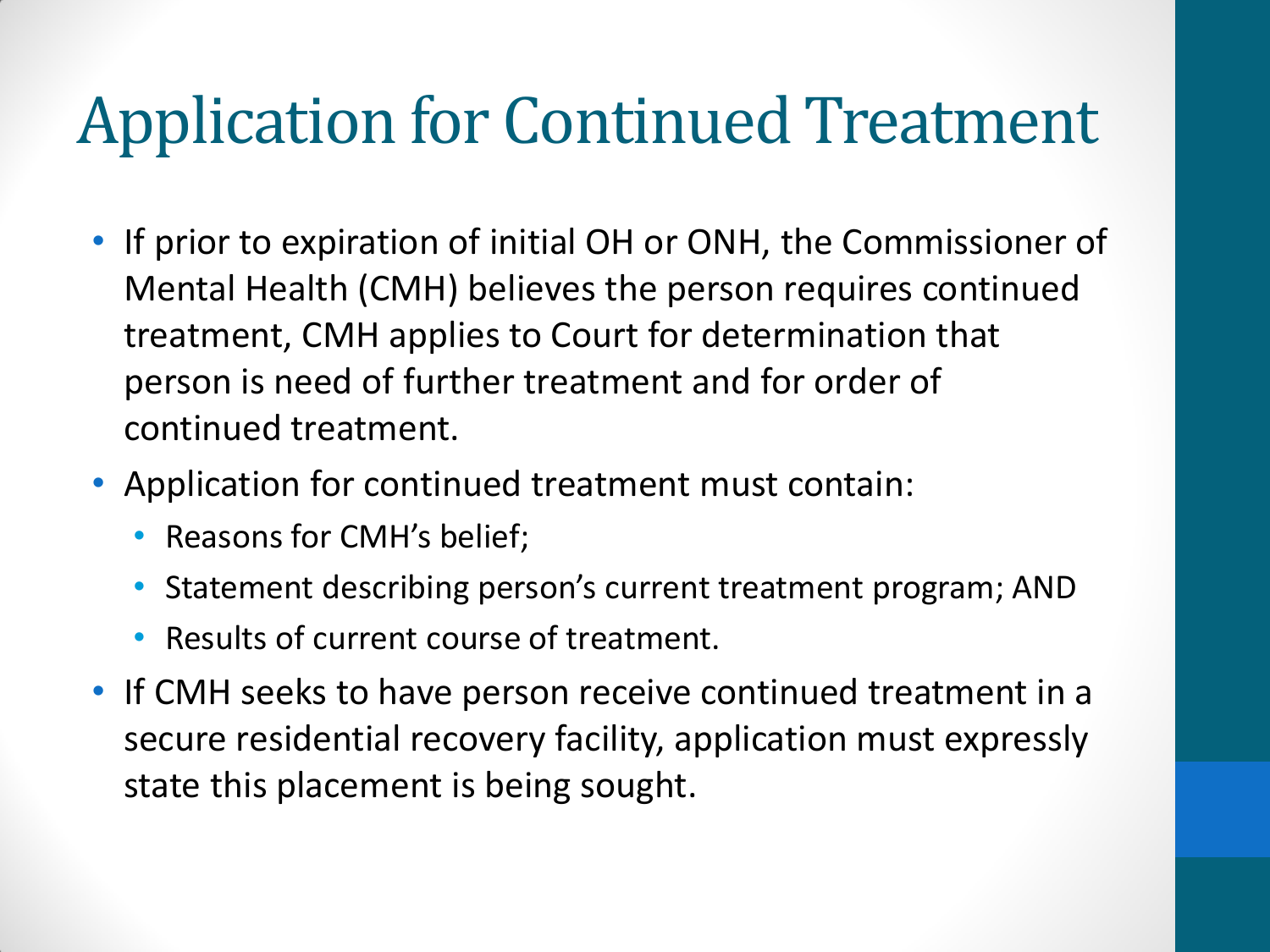### Application for Continued Treatment: Possible Outcomes

If the Court finds that the person  $\neq$  patient in need of further treatment, the person is discharged.

If the Court finds that the person = patient in need of further treatment AND requires hospitalization, hospitalization is ordered for up to 1 year.

If the Court finds that the person = patient in need of further treatment AND does *not* require hospitalization, nonhospitalization is ordered up to 1 year.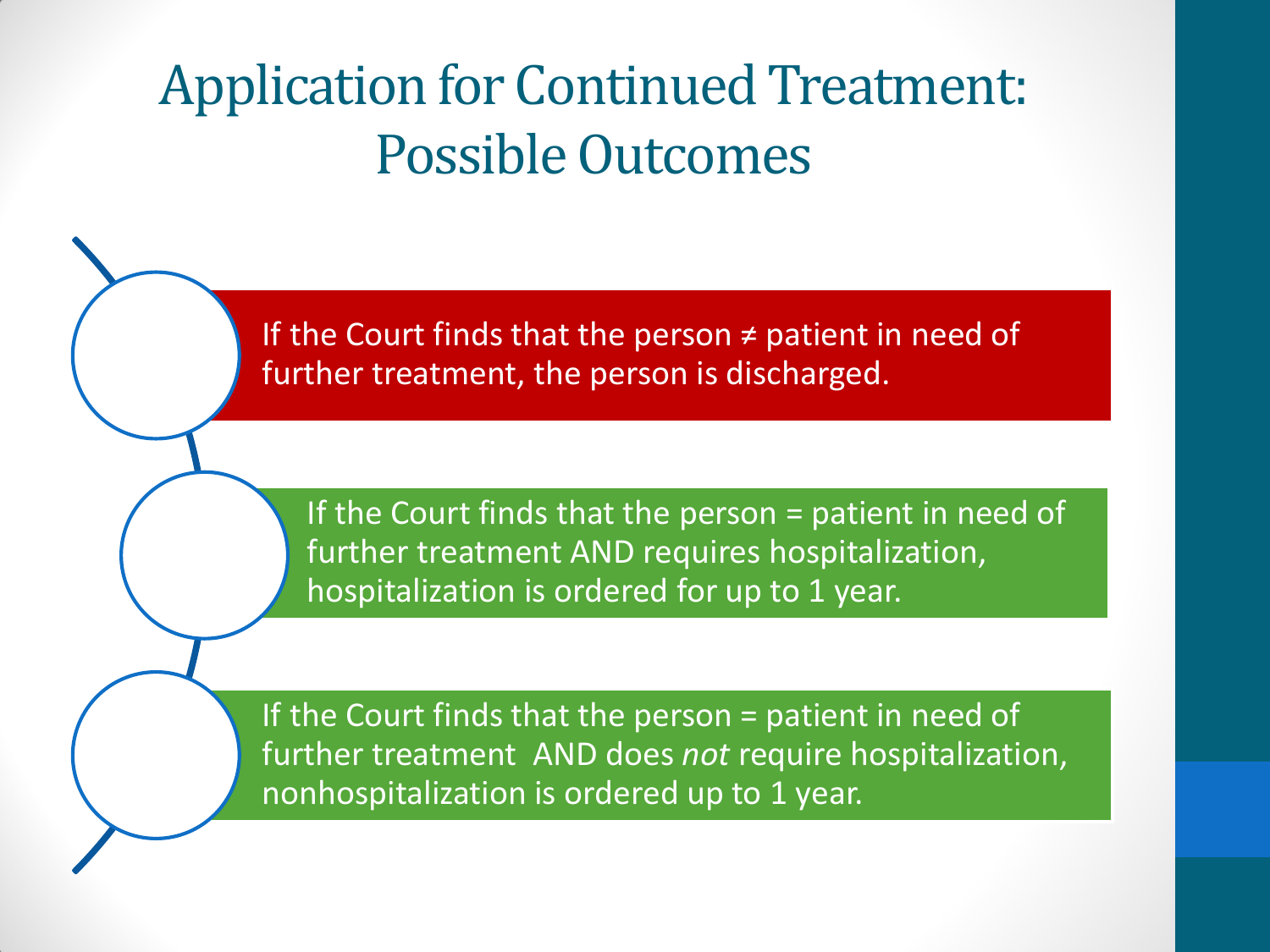### ONH: Noncompliance or Inadequacy

- If a person is not complying with an existing ONH or an existing ONH is inadequate to meet the person's treatment needs, the Court may (after a hearing) do the following:
	- Order hospitalization, up to expiration date of original ONH; OR
	- Modify original ONH by directing the person to undergo an alternative treatment for an indeterminate period, up to expiration date of original ONH.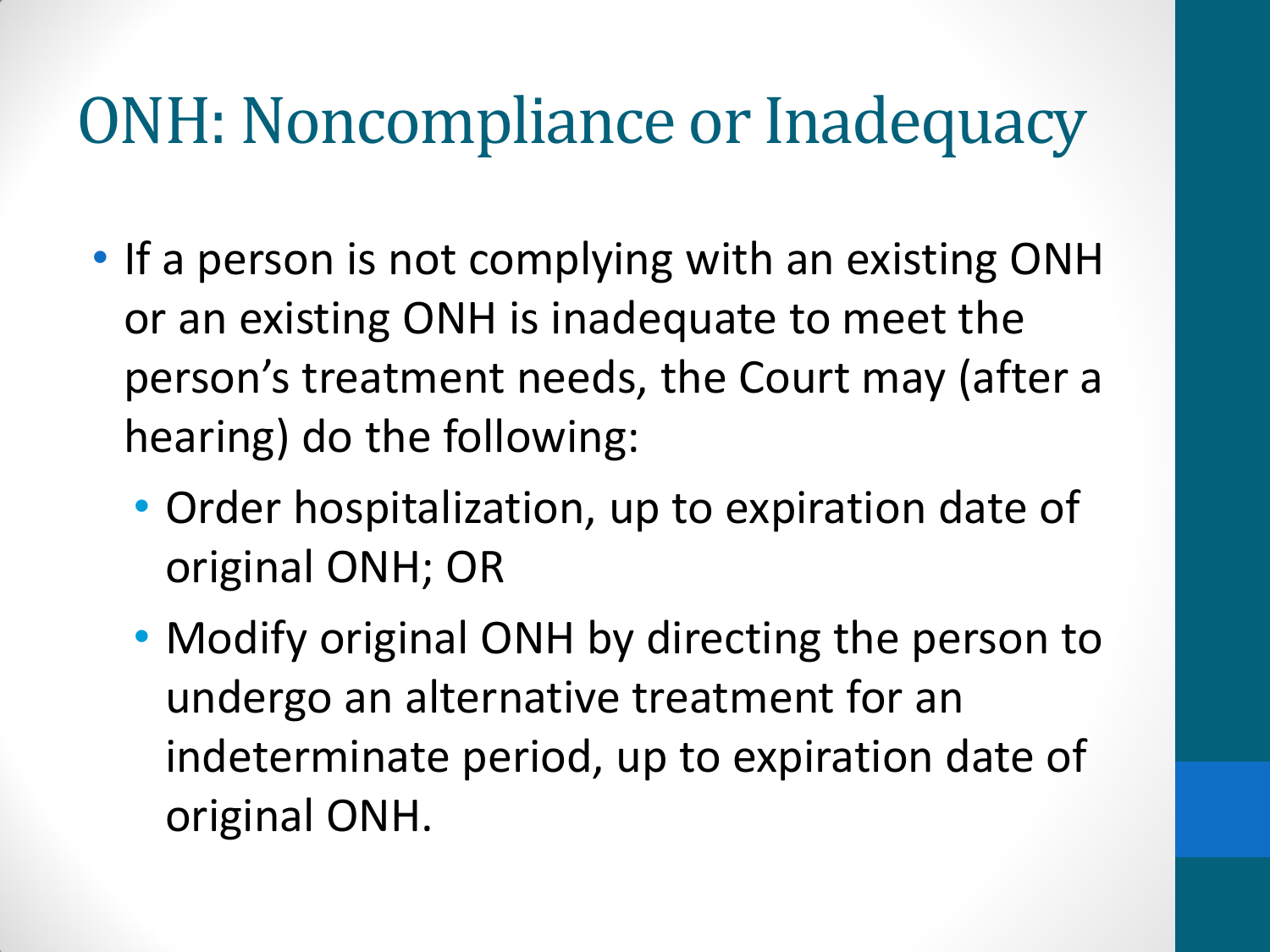## Forensic Admission & Commitment

- If a party or the Court makes a motion for examination:
	- A mental health screening is completed while the defendant is still at the Court
	- Court may order inpatient examination in light of screener's recommendation and other facts/circumstances
- A Court before which defendant is tried (or to be tried) for a criminal offense must hold a hearing to determine if defendant should be committed to CMH, if the defendant is:
	- Found by the examining psychiatrist to be insane at the time of the alleged offense;
	- Found incompetent to stand trial due to mental disease or defect;
	- Not indicted by grand jury by reason of insanity at the time of alleged offense; OR
	- Acquitted at trial by reason of insanity at the time of the alleged offense.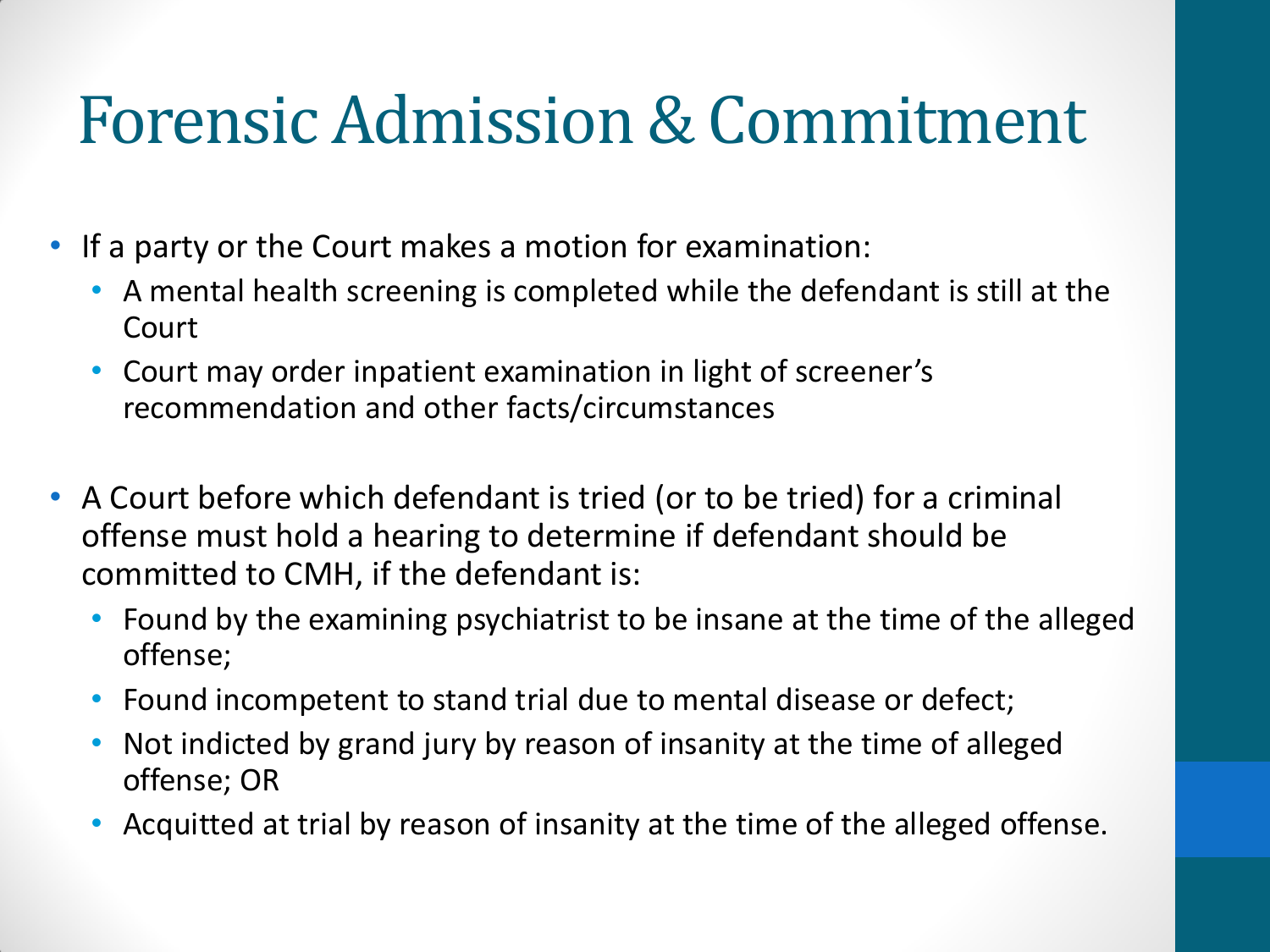### Forensic Admission & Commitment

### INVOLUNTARY COMMITMENT CRIMINAL DIVISION

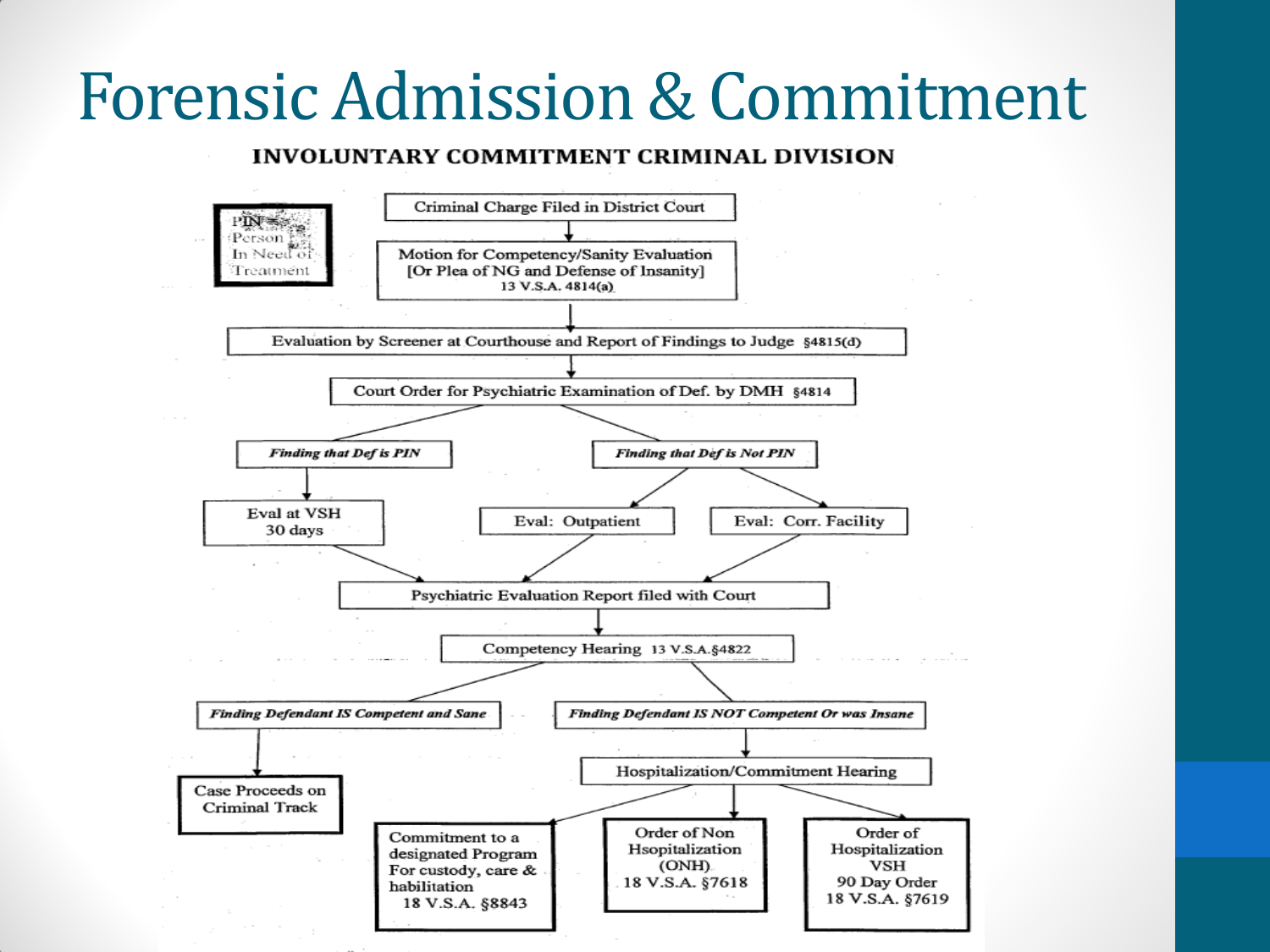## Petition for Involuntary Medication

CMH may file a petition for involuntary medication of a person refusing to accept psychiatric medication, IF one of the following conditions is met:

Person is in the care and custody of CMH pursuant to an OH or order for continued treatment in a hospital

Person previously received treatment under an OH and is currently receiving treatment under an **ONH** 

Person is in the custody of the Commissioner of Corrections as a convicted felon;

Person is held in a designated correctional facility; AND

Departments of Corrections and Mental Health have jointly determined that involuntary medication is appropriate

• Hearings on involuntary medication must be held within 7 days of filing the petition

• Either party may be granted an extension of up to 7 days for good cause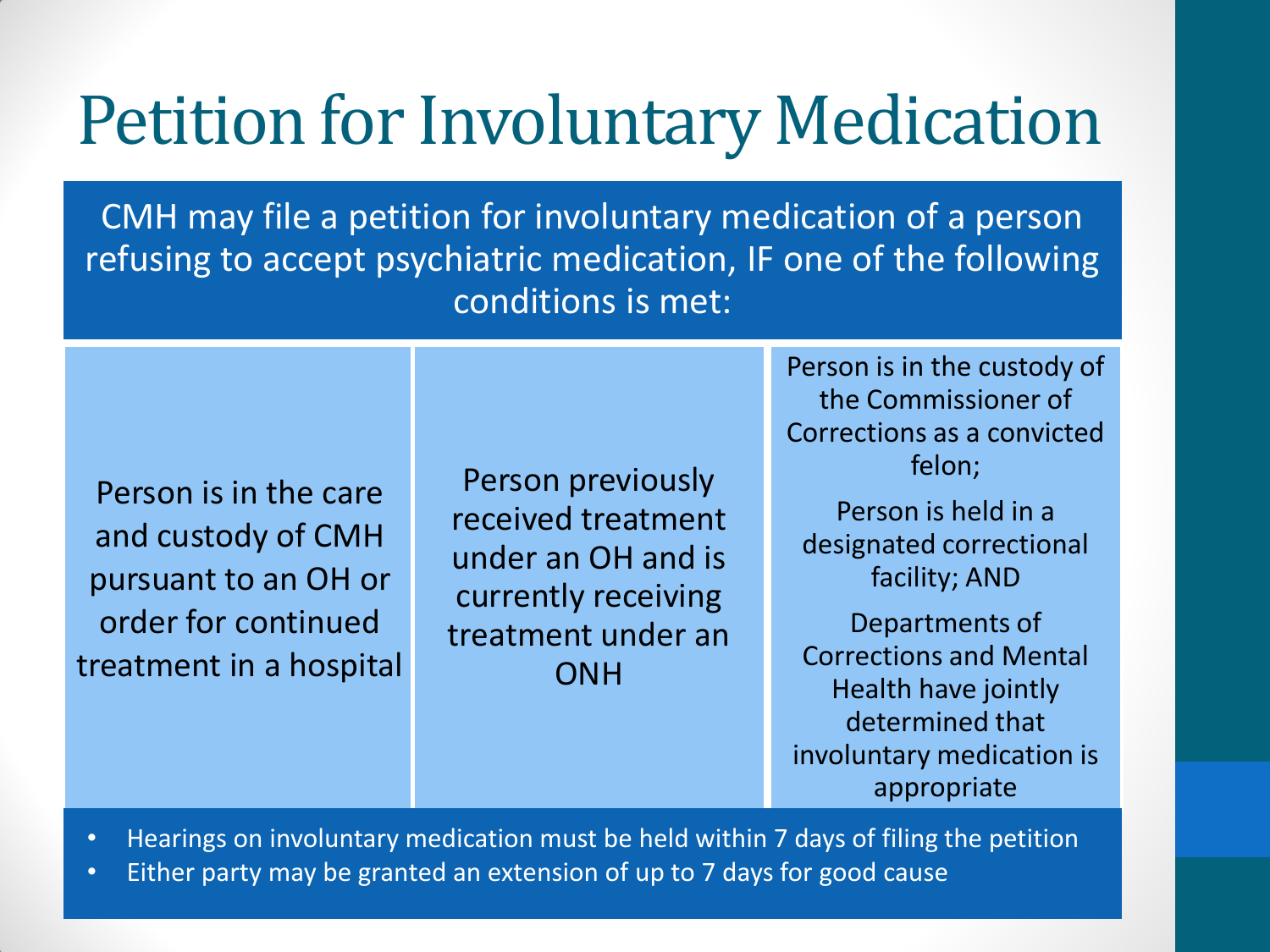## Petition for IM continued

- Petition on Involuntary Medication must contain certification from the treating physician with the following information:
	- Nature of person's mental illness;
	- Necessity of IM, including person's competency to decide to accept or refuse medication;
	- Proposed medication;
	- Risks and benefits of proposed medications;
		- Person's prognosis with and without proposed medications;
		- Person's health and safety;
	- Current relevant facts & circumstances, including history of treatment and medication;
	- Proposed alternative treatments, and reasons for ruling them out; AND
	- Whether person has executed a durable power of attorney (DPOA).
- \*DPOA for health care no longer exists; statute should be updated to instead refer to advance directive.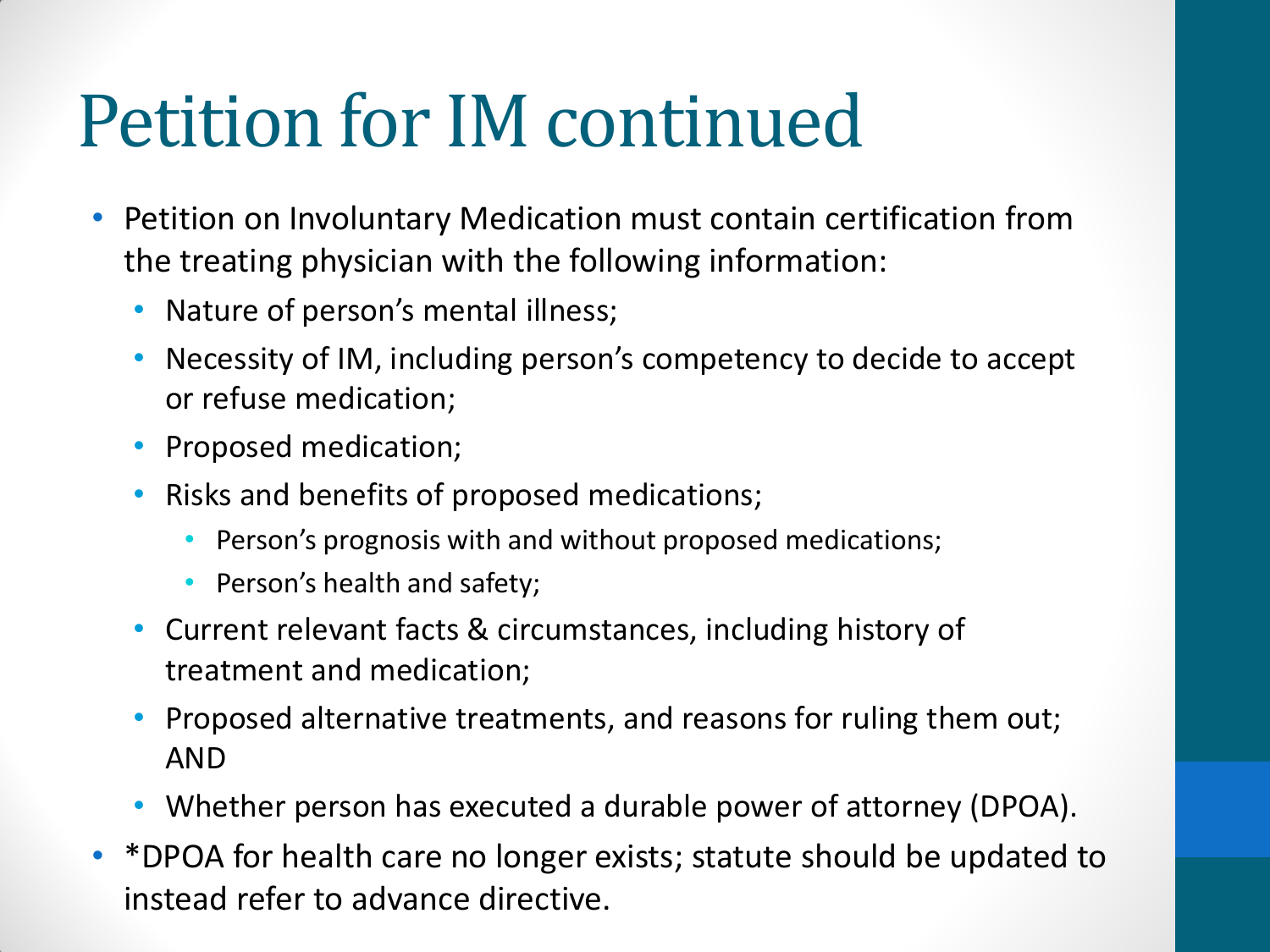## Hearing on Involuntary Medication

- CMH has the burden of proof by clear & convincing evidence
- Competency:

In determining whether the person is competent make a decision on the proposed medication, the Court shall consider:

> Whether the person is able to make a decision; AND

Whether the person is able to appreciate the consequences of that decision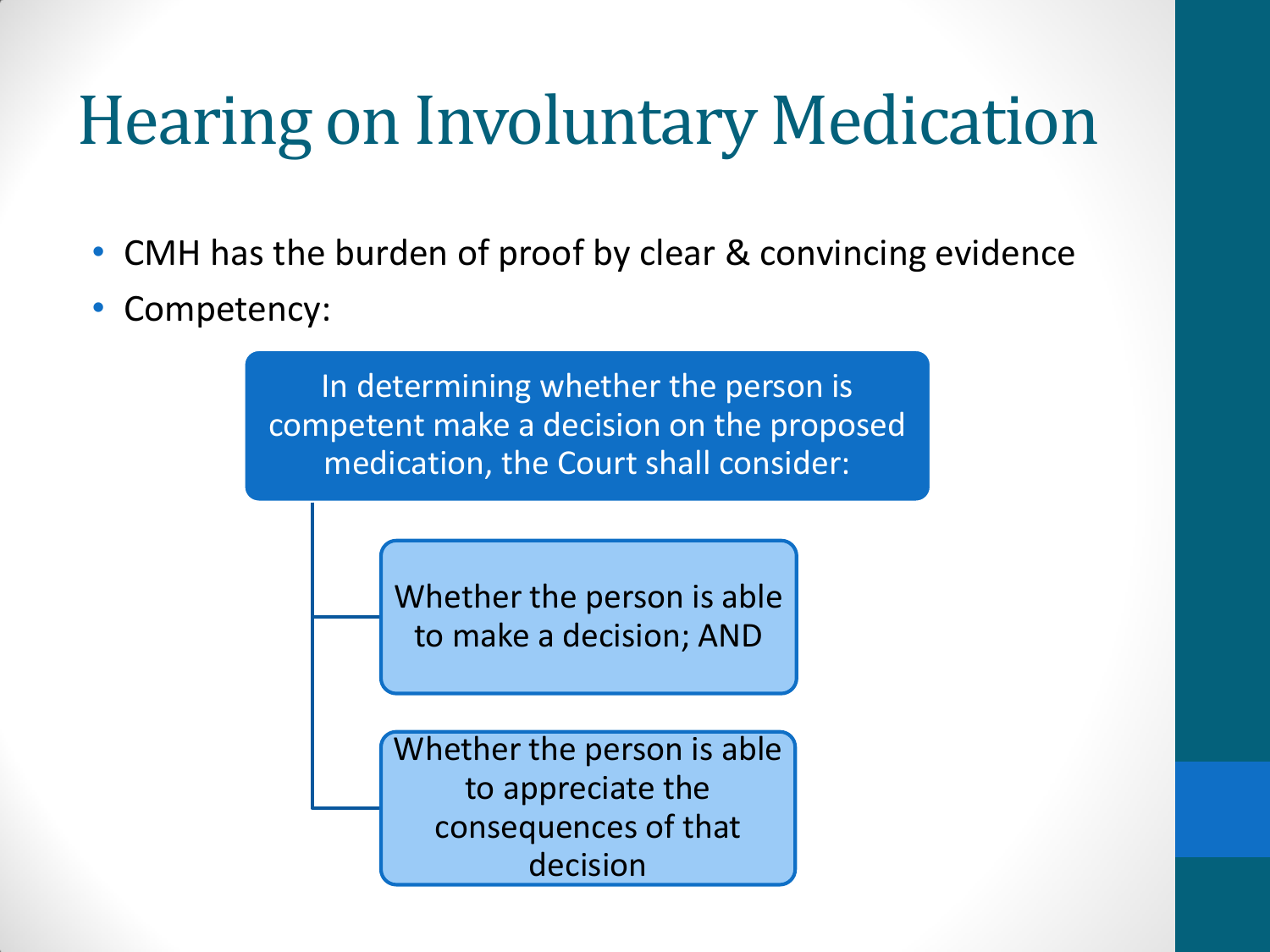## Involuntary Medication & DPOAs

- Court must suspend hearing on IM and enter order authorizing CMH to provide treatment to person as allowed under DPOA, if it determines that:
	- Person is refusing to accept psychiatric medication;
	- Person is not competent to make a decision regarding the proposed treatment; AND
	- Decision regarding proposed treatment is within the scope of a valid DPOA for health care.
- If hospitalization is necessary to effectuate proposed treatment, Court may order hospitalization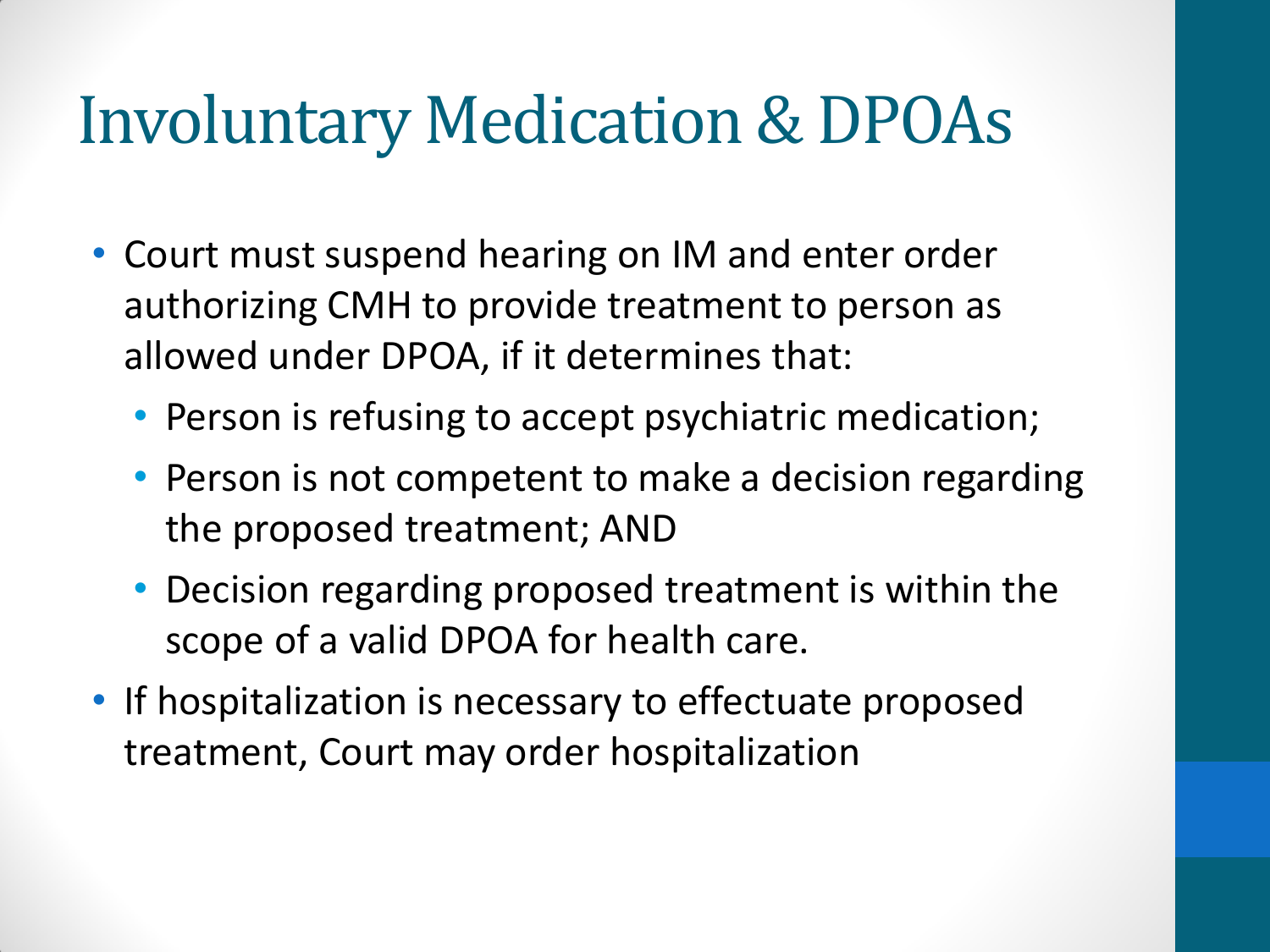# Hierarchy of IM Decisions

If person subject to a petition for IM has a DPOA and certain criteria (described on last slide) are met, DPOA governs treatment.

> If person has no DPOA, the Court shall follow person's competently expressed written or oral preferences regarding medication.

> > If person has no DPOA or medical preferences, the Court shall consider the following factors:

- Person's religious convictions as pertains to person's refusal of medication;
- Impact of receiving (or not receiving) medication on person's relationship with family or household members;
- Likelihood and severity of medication's proposed adverse side effects;
- Risks and benefits of proposed medication on person's prognosis, health, and safety; AND
- Various alternative treatments available.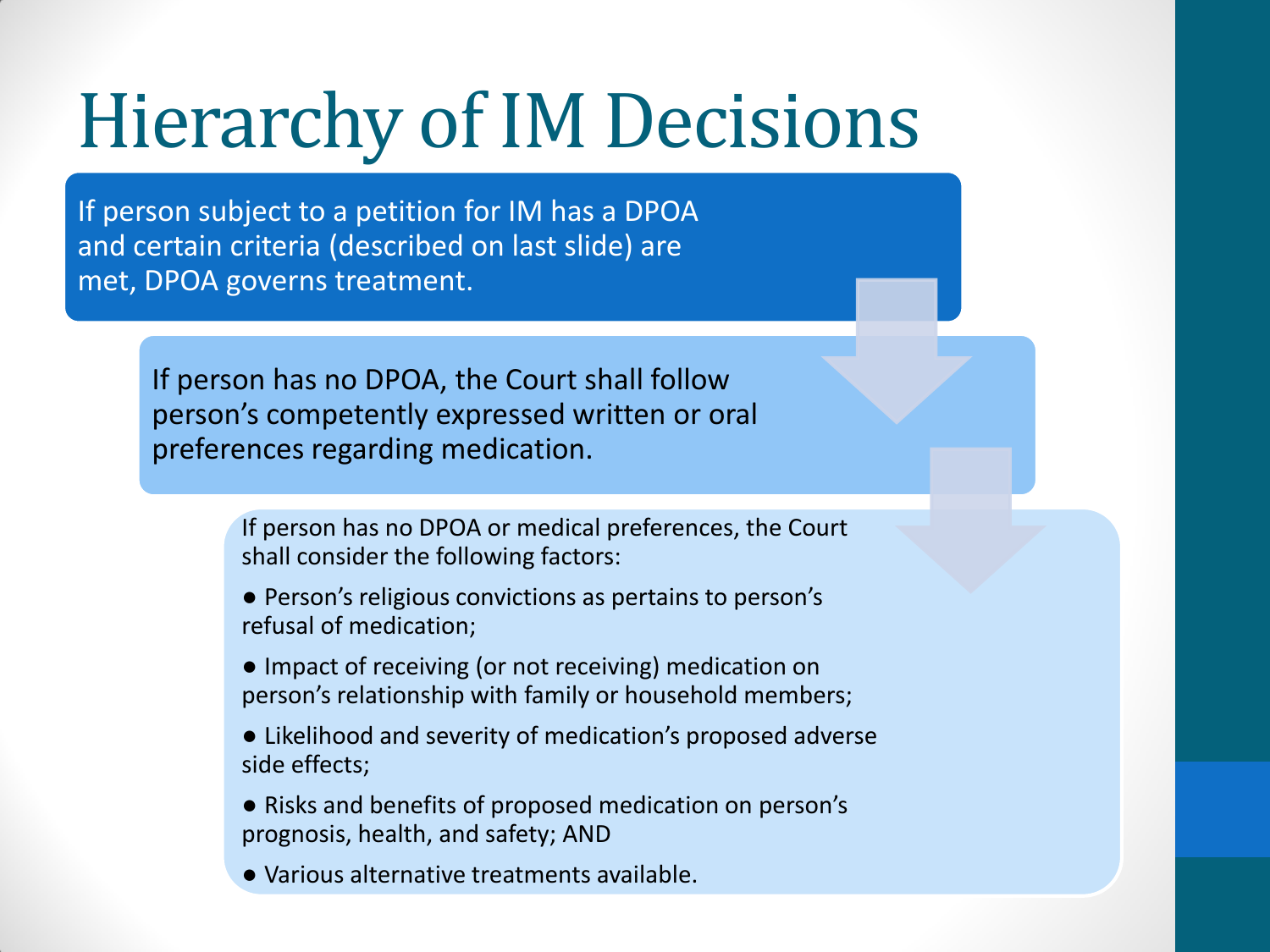# IM Findings and Outcomes

• A hearing on a petition for involuntary medication has 2 possible outcomes:

Court finds person is incompetent to make decision on proposed treatment

AND

that involuntary medication is supported by factors

• Petition granted in whole or part with reference to supporting factors

- Order specifies medication type, dosage, length and method of administration
- Order requires provider to review use of IM monthly

Court finds person is competent to make decision on proposed treatment

OR

that involuntary medication is *not* supported by factors

### • Petition for IM is denied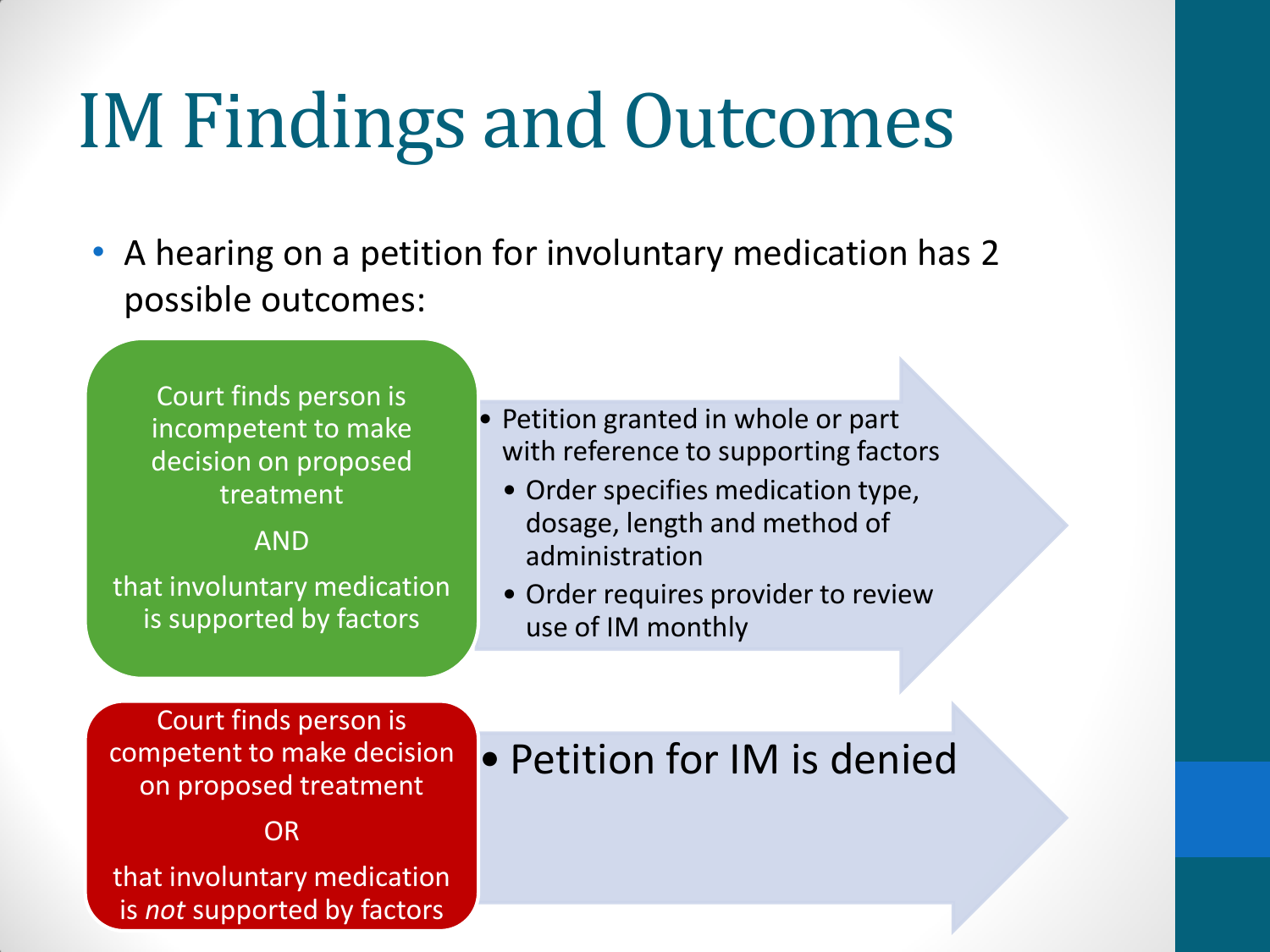### Length of IM Order & Hospitalization

- If person receiving IM is **hospitalized**, the order shall authorize the administration of IM for 90 days, unless the Court finds a longer time period is necessary.
	- If a longer order is necessary it cannot exceed underlying OH
- If person receiving IM is under **ONH** and the Court finds that without order for IM there is a substantial probability that person would continue to refuse medication and consequently pose danger of harm to self or others, Court may order up to 72 hour hospitalization to administer IM
	- Not known to happen in practice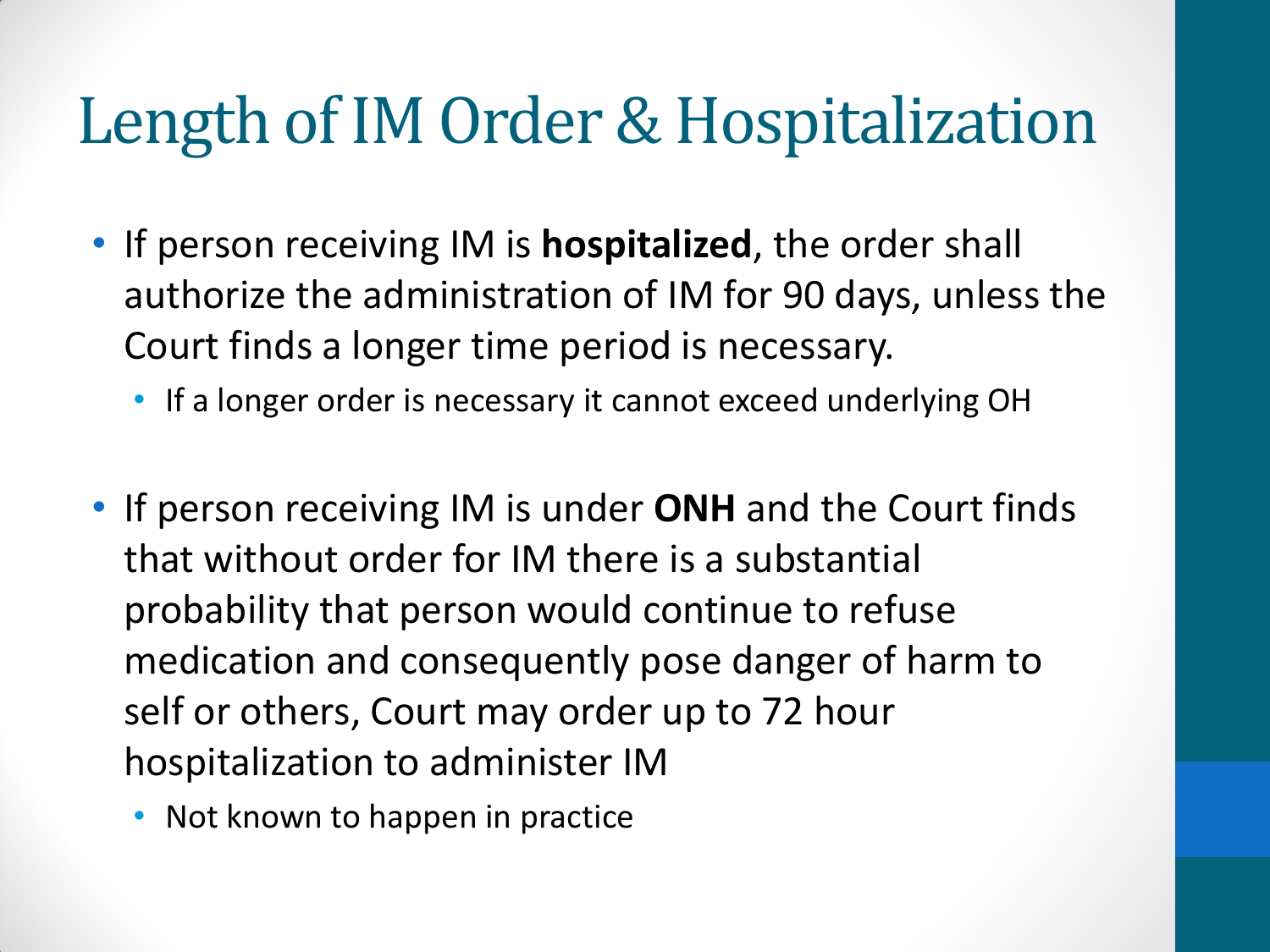### Future Court Authorization of Hospitalization for Administration of IM

- If Court has authorized 72 hour hospitalization to administer IM to person on ONH, it may authorize future 72 hour hospitalizations for the same purpose
	- Future authorization is valid for 90 days following initial OH for the administration of IM, unless the Court finds more time is necessary
	- If a longer order is necessary it cannot exceed underlying ONH

### Authorization of future 72 hour hospitalization requires:

Certification of treating physician filed with CMH stating:

- Person refused medication;
	- Person ≠ competent;
- Proposed medications; AND

●Substantial probability person will pose danger to self or others if not hospitalized and receiving IM.

Provision of 2-14 days notice by CMH to Court, person , and person's attorney; notice with statement that person may contest order must be given within 24 hours of receipt of physician's certificate by CMH